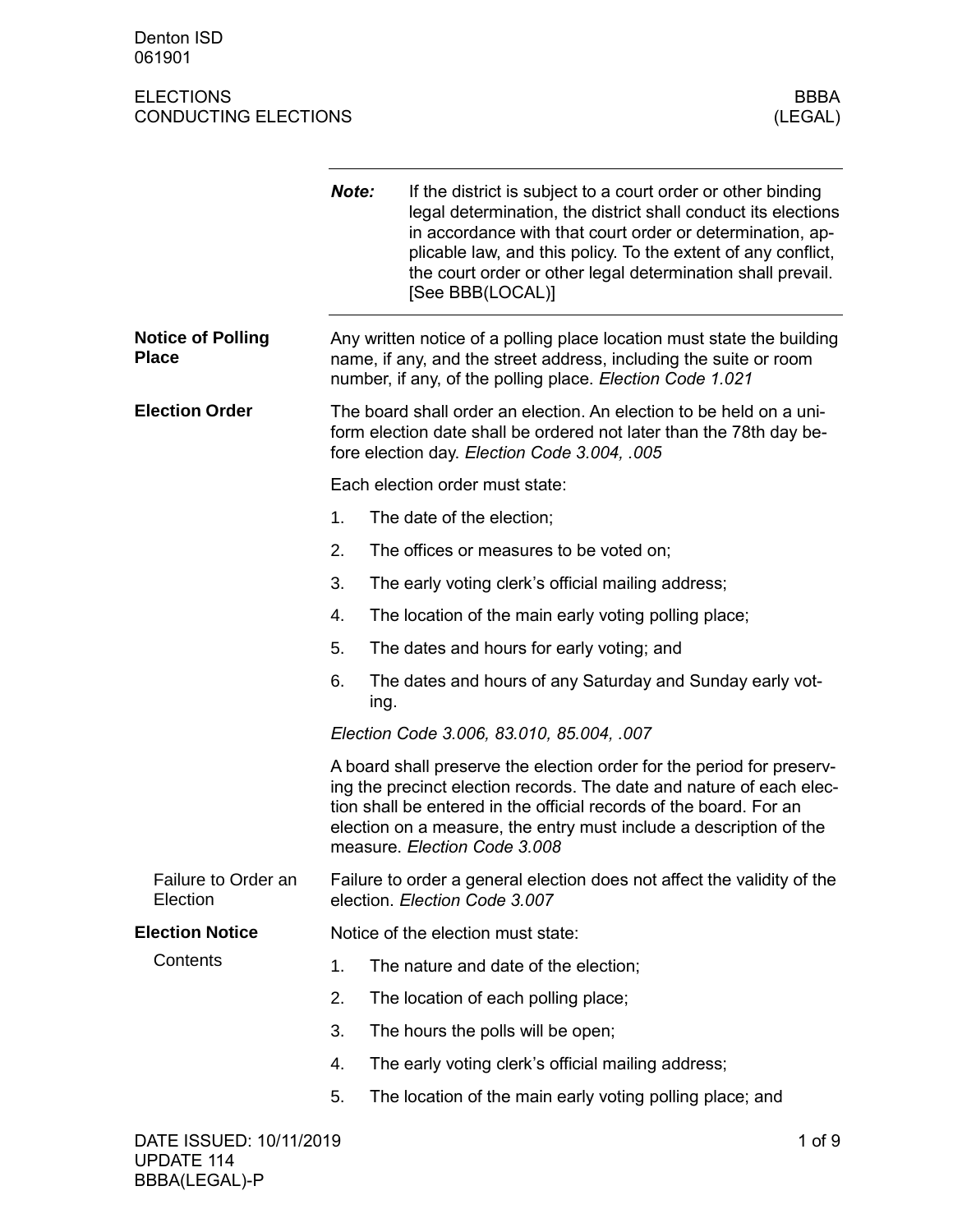BBBA(LEGAL)-P

|                                                         | 6.        | The dates and hours for early voting, including the dates and<br>hours of any Saturday and Sunday early voting.                                                                                                                                                                                                                                                                                                                                                                                                                                                                                                                                                                                                                                                                                                                                                                                                                                                                                                 |  |
|---------------------------------------------------------|-----------|-----------------------------------------------------------------------------------------------------------------------------------------------------------------------------------------------------------------------------------------------------------------------------------------------------------------------------------------------------------------------------------------------------------------------------------------------------------------------------------------------------------------------------------------------------------------------------------------------------------------------------------------------------------------------------------------------------------------------------------------------------------------------------------------------------------------------------------------------------------------------------------------------------------------------------------------------------------------------------------------------------------------|--|
|                                                         |           | Election Code 4.004(a), 83.010, 85.004, .007                                                                                                                                                                                                                                                                                                                                                                                                                                                                                                                                                                                                                                                                                                                                                                                                                                                                                                                                                                    |  |
| Notice of Special<br>Election                           |           | The notice of a special election must also state each office to be<br>filled or the proposition stating each measure to be voted on. Elec-<br>tion Code $4.004(b)$                                                                                                                                                                                                                                                                                                                                                                                                                                                                                                                                                                                                                                                                                                                                                                                                                                              |  |
| Publication                                             |           | Notice of the election shall be published at least once, not earlier<br>than the 30th day or later than the tenth day before election day, in<br>a newspaper published within the district's boundaries or in a<br>newspaper of general circulation in the district if none is published<br>within the district's boundaries. The board shall retain a copy of the<br>published notice that contains the name of the newspaper and the<br>date of publication. Election Code 4.003(a)(1), (c), .005(a)                                                                                                                                                                                                                                                                                                                                                                                                                                                                                                          |  |
| Posting                                                 | .005(b)   | In addition to the notice described above, not later than the 21st<br>day before election day, a county shall post a copy of a notice of<br>election provided to the county [see Notice to County Clerk and<br>Voter Registrar, below], which must include the location of each<br>polling place, on the county's internet website, if the county main-<br>tains a website. A district may post a copy of the notice on the bul-<br>letin board used for posting notices of the meetings of the board. If<br>a county does not maintain a website, the district shall post a copy<br>of the notice of the election on the bulletin board used for posting<br>notice of meetings of the board. The notice must remain posted<br>continuously through election day. The person posting the notice<br>shall make a record at the time of posting stating the date and<br>place of posting. The person shall sign the record and deliver it to<br>the board after the last posting is made. Election Code 4.003(b), |  |
|                                                         | 85.007(d) | A district that maintains a website must post the notice described<br>above on the internet website of the district. Election Code                                                                                                                                                                                                                                                                                                                                                                                                                                                                                                                                                                                                                                                                                                                                                                                                                                                                              |  |
|                                                         | Note:     | For additional website posting requirements regarding<br>the date and location of the next election, see CQA.                                                                                                                                                                                                                                                                                                                                                                                                                                                                                                                                                                                                                                                                                                                                                                                                                                                                                                   |  |
| Notice to County<br><b>Clerk and Voter</b><br>Registrar | above]    | The board shall deliver notice of the election, including the location<br>of each polling place, to the county clerk and voter registrar of each<br>county in which the district is located not later than the 60th day<br>before election day. The county clerk shall post notice of the elec-<br>tion, including the location of each polling place, on the county's in-<br>ternet website, if the county maintains a website, as provided by<br>Election Code 4.003(b). Election Code 4.008(a) [See Posting,                                                                                                                                                                                                                                                                                                                                                                                                                                                                                                 |  |
| DATE ISSUED: 10/11/2019<br><b>UPDATE 114</b>            |           | $2$ of $9$                                                                                                                                                                                                                                                                                                                                                                                                                                                                                                                                                                                                                                                                                                                                                                                                                                                                                                                                                                                                      |  |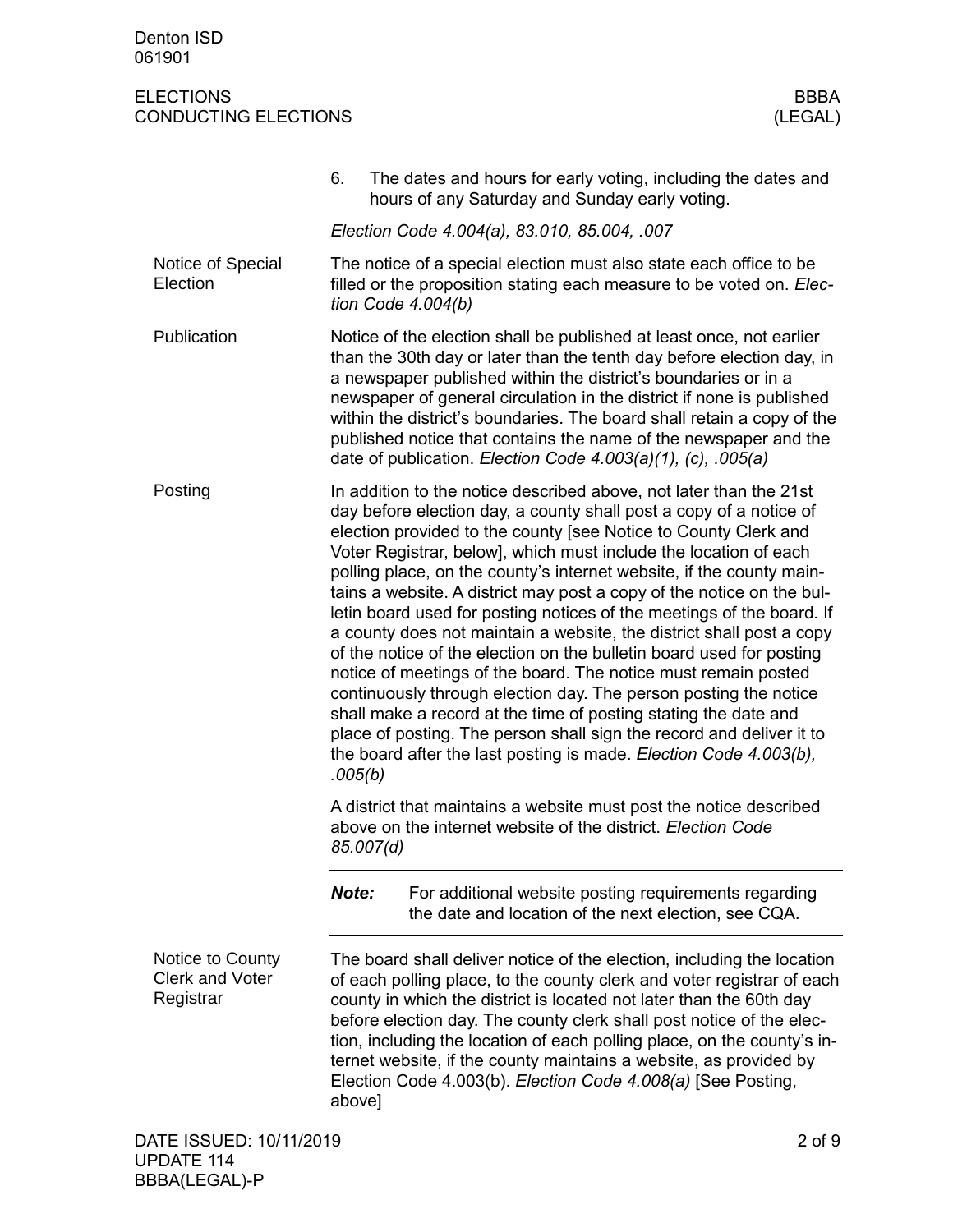| Notice to Election<br>Judge                  | Not later than the 15th day before election day or the seventh day<br>after the date the election is ordered, whichever is later, the board<br>shall deliver to the presiding judge of each election precinct in<br>which the election is to be held in the district a written notice of: |  |  |  |
|----------------------------------------------|-------------------------------------------------------------------------------------------------------------------------------------------------------------------------------------------------------------------------------------------------------------------------------------------|--|--|--|
|                                              | 1.<br>The nature and date of the election;                                                                                                                                                                                                                                                |  |  |  |
|                                              | 2.<br>The location of the polling place for the precinct served by the<br>judge;                                                                                                                                                                                                          |  |  |  |
|                                              | 3.<br>The hours that the polls will be open;                                                                                                                                                                                                                                              |  |  |  |
|                                              | 4.<br>The judge's duty to hold the election in the precinct specified<br>by the notice; and                                                                                                                                                                                               |  |  |  |
|                                              | 5.<br>The maximum number of clerks that the judge may appoint<br>for the election.                                                                                                                                                                                                        |  |  |  |
|                                              | Election Code 4.007                                                                                                                                                                                                                                                                       |  |  |  |
| <b>Failure to Give</b><br>Notice of Election | Failure to give notice of a general election does not affect the valid-<br>ity of the election. Election Code 4.006                                                                                                                                                                       |  |  |  |
| <b>Filing Information</b>                    | A district shall post notice of the dates of the filing period in a public                                                                                                                                                                                                                |  |  |  |
| Notice to<br>Candidates                      | place in a building in which the district has an office not later than<br>the 30th day before the first day on which a candidate may file an<br>application for a place on the ballot. Election Code 141.040                                                                              |  |  |  |
|                                              | Note:<br>For additional website posting requirements regarding<br>the requirements and deadline for filing for candidacy of<br>board member, see CQA.                                                                                                                                     |  |  |  |
| Application                                  | A candidate application for a place on the ballot must:                                                                                                                                                                                                                                   |  |  |  |
|                                              | 1.<br>Be in writing;                                                                                                                                                                                                                                                                      |  |  |  |
|                                              | 2.<br>Be signed and sworn to before a person authorized to admin-<br>ister an oath in this state by the candidate and indicate the<br>date that the candidate swears to the application;                                                                                                  |  |  |  |
|                                              | 3.<br>Be timely filed with the appropriate authority; and                                                                                                                                                                                                                                 |  |  |  |
|                                              | 4.<br>Include all statutorily required information.                                                                                                                                                                                                                                       |  |  |  |
|                                              | Election Code 31.0021, 141.031, .039                                                                                                                                                                                                                                                      |  |  |  |
| Deadline                                     | An application for a place on the ballot may not be filed earlier than<br>the 30th day before the date of the filing deadline.                                                                                                                                                            |  |  |  |
|                                              | An application must be filed not later than 5:00 p.m. of the 78th day<br>before the date of the election for an election to be held on a uni-<br>form election date.                                                                                                                      |  |  |  |
|                                              | Education Code 11.055(a); Election Code 144.005(a), (d)                                                                                                                                                                                                                                   |  |  |  |
| DATE ISSUED: 10/11/2019                      | 3 of 9                                                                                                                                                                                                                                                                                    |  |  |  |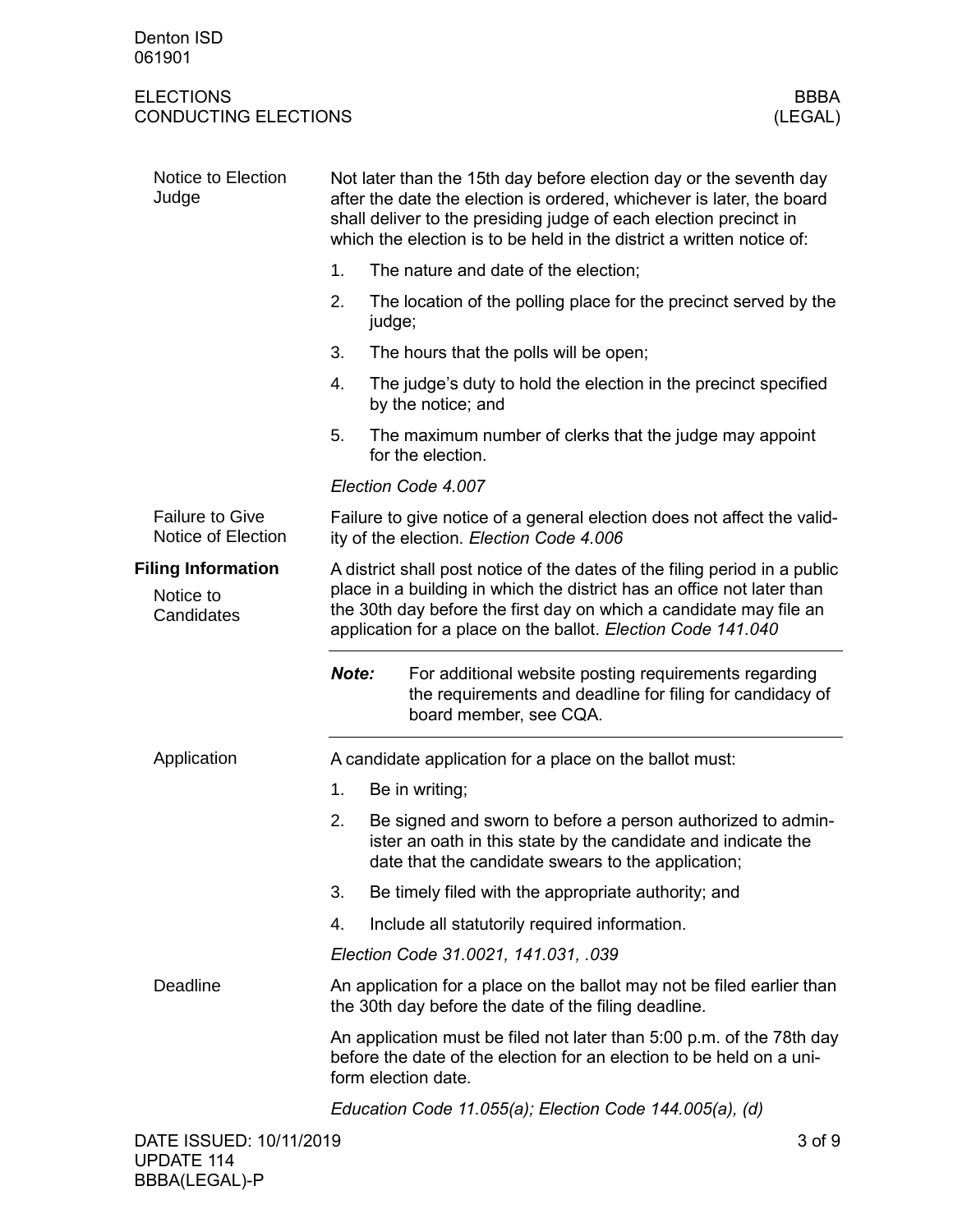| Death of<br>Candidate                                   | If a candidate dies on or before the deadline for filing an application<br>for a place on the ballot:                                                                                                                                                                                                                                                                                                              |                                                                                                                                                                                                                                                                                                             |  |  |
|---------------------------------------------------------|--------------------------------------------------------------------------------------------------------------------------------------------------------------------------------------------------------------------------------------------------------------------------------------------------------------------------------------------------------------------------------------------------------------------|-------------------------------------------------------------------------------------------------------------------------------------------------------------------------------------------------------------------------------------------------------------------------------------------------------------|--|--|
|                                                         | 1.                                                                                                                                                                                                                                                                                                                                                                                                                 | The authority responsible for preparing the ballots may<br>choose to omit the candidate from the ballot; and                                                                                                                                                                                                |  |  |
|                                                         | 2.                                                                                                                                                                                                                                                                                                                                                                                                                 | If the authority omits the candidate's name under item 1, the<br>filing deadline for an application for a place on the ballot for<br>the office sought by the candidate is extended until the fifth<br>day after the filing deadline.                                                                       |  |  |
|                                                         | Election Code 145.098(b)                                                                                                                                                                                                                                                                                                                                                                                           |                                                                                                                                                                                                                                                                                                             |  |  |
| <b>Write-in Candidate</b>                               |                                                                                                                                                                                                                                                                                                                                                                                                                    | A declaration of write-in candidacy must be filed not later than 5:00<br>p.m. of the 74th day before election day for an election to be held<br>on a uniform election date. Education Code 11.056(b); Election<br>Code 146.054                                                                              |  |  |
| <b>Special Election</b>                                 | An application for a place on a special election ballot may not be<br>filed before the election is ordered.                                                                                                                                                                                                                                                                                                        |                                                                                                                                                                                                                                                                                                             |  |  |
|                                                         | An application must be filed not later than:                                                                                                                                                                                                                                                                                                                                                                       |                                                                                                                                                                                                                                                                                                             |  |  |
|                                                         | 1.                                                                                                                                                                                                                                                                                                                                                                                                                 | 5:00 p.m. of the 62nd day before election day if election day is<br>on or after the 70th day after the election is ordered; or                                                                                                                                                                              |  |  |
|                                                         | 2.                                                                                                                                                                                                                                                                                                                                                                                                                 | 5:00 p.m. of the 40th day before election day if election day is<br>on or after the 46th day and before the 70th day after the date<br>the election is ordered.                                                                                                                                             |  |  |
| Exception                                               |                                                                                                                                                                                                                                                                                                                                                                                                                    | For a special election to be held on the date of the general election<br>for state and county officers (the first Tuesday after the first Mon-<br>day in November in even-numbered years under Election Code<br>41.002), the day of the filing deadline is 6 p.m. of the 75th day be-<br>fore election day. |  |  |
| Write-in<br>Candidate                                   |                                                                                                                                                                                                                                                                                                                                                                                                                    | A declaration of write-in candidacy for a special election must be<br>filed not later than the filing deadline.                                                                                                                                                                                             |  |  |
|                                                         |                                                                                                                                                                                                                                                                                                                                                                                                                    | Election Code 201.054                                                                                                                                                                                                                                                                                       |  |  |
| Delivery or<br><b>Submission of</b><br><b>Documents</b> | Under the Election Code, delivery, submission, or filing of an appli-<br>cation, notice, report, or other document or paper with an em-<br>ployee of the district at the district's usual place for conducting offi-<br>cial business constitutes filing with the district. The district may<br>accept the document or paper at a place other than the district's<br>usual place for conducting official business. |                                                                                                                                                                                                                                                                                                             |  |  |
|                                                         |                                                                                                                                                                                                                                                                                                                                                                                                                    | A delivery, submission, or filing of a document or paper under the<br>Election Code may be made by personal delivery, mail, telephonic<br>facsimile machine, or any other method of transmission.                                                                                                           |  |  |
|                                                         |                                                                                                                                                                                                                                                                                                                                                                                                                    | Election Code 1.007                                                                                                                                                                                                                                                                                         |  |  |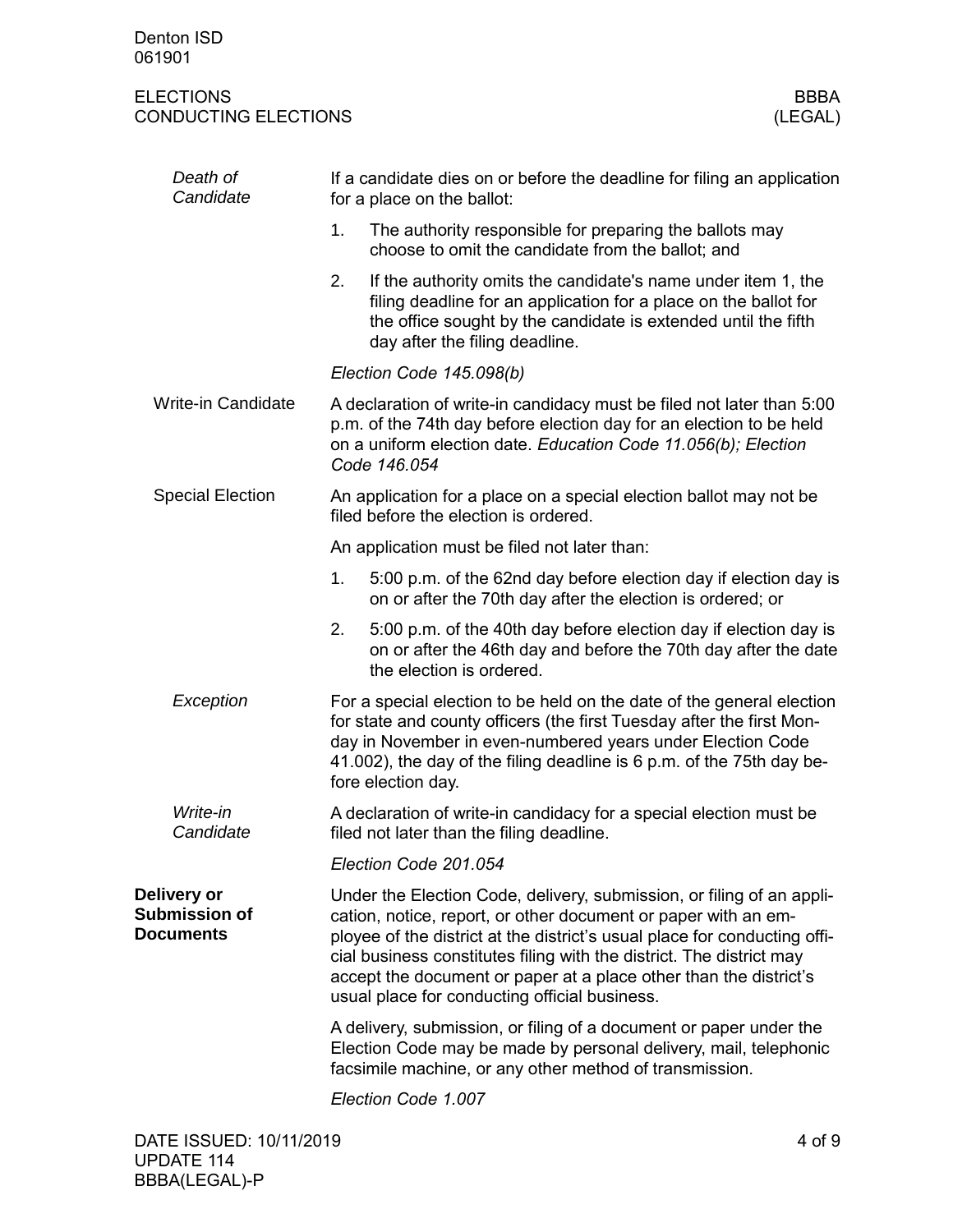| Denton ISD<br>061901                                       |                                                                                                                                                                                                                                                                                                                                                                                                                                                             |                        |  |
|------------------------------------------------------------|-------------------------------------------------------------------------------------------------------------------------------------------------------------------------------------------------------------------------------------------------------------------------------------------------------------------------------------------------------------------------------------------------------------------------------------------------------------|------------------------|--|
| <b>ELECTIONS</b><br><b>CONDUCTING ELECTIONS</b>            |                                                                                                                                                                                                                                                                                                                                                                                                                                                             | <b>BBBA</b><br>(LEGAL) |  |
| <b>Election of</b><br><b>Unopposed</b><br><b>Candidate</b> | The board may declare each unopposed candidate elected to of-<br>fice in accordance with the provisions below. Election Code<br>2.053(a)                                                                                                                                                                                                                                                                                                                    |                        |  |
|                                                            | A special election is considered to be a separate election with a<br>separate ballot from a general election for board members or an-<br>other special election held at the same time. Election Code<br>2.051(a)                                                                                                                                                                                                                                            |                        |  |
| Single-Member<br><b>Districts</b>                          | If any members of a board are elected from single-member dis-<br>tricts, the procedures to declare unopposed candidates elected ap-<br>ply to the election in a particular single-member district if each can-<br>didate for an office that is to appear on the ballot in that single-<br>member district is unopposed and no opposed at-large race is to<br>appear on the ballot. Election Code 2.051(b)                                                   |                        |  |
| Procedure for<br><b>Canceling Election</b>                 | The authority responsible for having the official ballot prepared<br>shall certify in writing that a candidate is unopposed for election to<br>an office if, were the election held, only the votes cast for that can-<br>didate in the election for that office may be counted. The certifica-<br>tion shall be delivered to the board as soon as possible after the fil-<br>ing deadlines for placement on the ballot and list of write-in<br>candidates. |                        |  |
|                                                            | A certification may be made following the filing of a withdrawal re-<br>quest by a candidate after the deadline prescribed by Election<br>Code 145.092 if:                                                                                                                                                                                                                                                                                                  |                        |  |
|                                                            | 1.<br>The withdrawal request is valid except for the untimely filing;                                                                                                                                                                                                                                                                                                                                                                                       |                        |  |
|                                                            | 2.<br>Ballots have not been prepared; and                                                                                                                                                                                                                                                                                                                                                                                                                   |                        |  |
|                                                            | The other conditions for certification are met.<br>3.                                                                                                                                                                                                                                                                                                                                                                                                       |                        |  |
|                                                            | A certification under these circumstances shall be delivered to the<br>board as soon as possible.                                                                                                                                                                                                                                                                                                                                                           |                        |  |
|                                                            | Election Code 2.052                                                                                                                                                                                                                                                                                                                                                                                                                                         |                        |  |
|                                                            | On receipt of the certification, the board by order may declare each<br>unopposed candidate elected to office. If a declaration is made, no<br>election is held.                                                                                                                                                                                                                                                                                            |                        |  |
|                                                            | If no election is to be held by the district on election day, a copy of<br>the order shall be posted on election day at each polling place<br>used or that would have been used in the election.                                                                                                                                                                                                                                                            |                        |  |
|                                                            | The ballots used at a separate election held at the same time as an<br>election that would have been held if the candidates were not de-<br>clared elected shall include the offices and names of the candi-                                                                                                                                                                                                                                                |                        |  |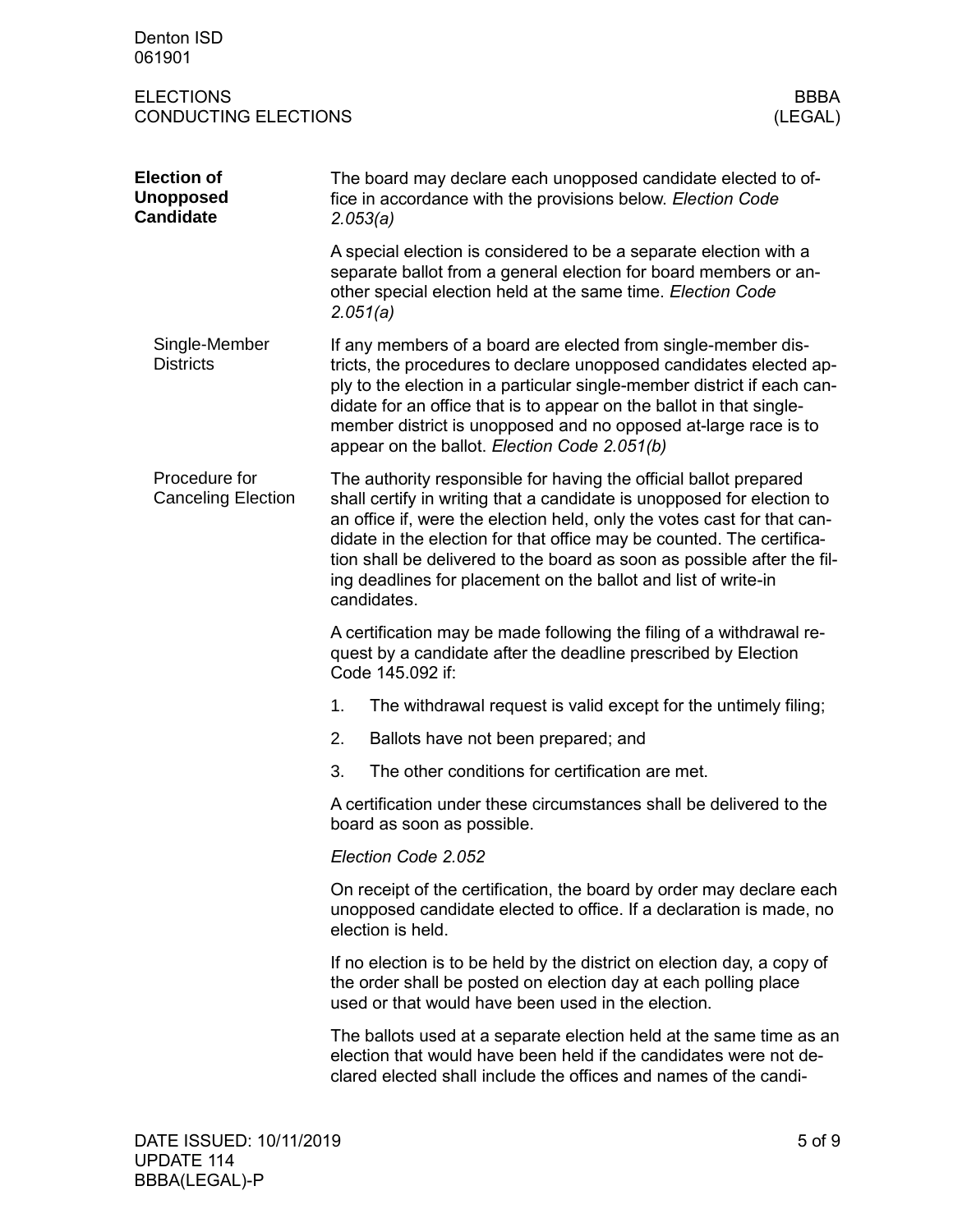|                                             | dates declared elected listed separately after the measures or con-<br>tested races in the separate election under the heading "Unop-<br>posed Candidates Declared Elected." The candidates shall be<br>grouped in the same relative order prescribed for the ballot gener-<br>ally. No votes are cast in connection with the unopposed candi-<br>dates.                                                                                                                                                                                                                                                                                                                                                                                                                                                                                          |
|---------------------------------------------|---------------------------------------------------------------------------------------------------------------------------------------------------------------------------------------------------------------------------------------------------------------------------------------------------------------------------------------------------------------------------------------------------------------------------------------------------------------------------------------------------------------------------------------------------------------------------------------------------------------------------------------------------------------------------------------------------------------------------------------------------------------------------------------------------------------------------------------------------|
|                                             | Election Code 2.053                                                                                                                                                                                                                                                                                                                                                                                                                                                                                                                                                                                                                                                                                                                                                                                                                               |
|                                             | [See BBBB regarding issuance of a certificate of election to an un-<br>opposed candidate declared elected and qualification for office.]                                                                                                                                                                                                                                                                                                                                                                                                                                                                                                                                                                                                                                                                                                          |
| <b>Ballot</b>                               | The ballot shall be prepared in accordance with Election Code<br>Chapter 52.                                                                                                                                                                                                                                                                                                                                                                                                                                                                                                                                                                                                                                                                                                                                                                      |
| Drawing                                     | The district shall conduct a drawing to determine the order of the<br>candidates' names in an election at which the names of more than<br>one candidate for the same office are to appear on the ballot. The<br>district shall post notice of the date, hour, and place of the drawing.<br>The notice must remain posted in the district's office continuously<br>for 72 hours immediately preceding the scheduled drawing. The<br>district shall mail written notice of the date, hour, and place of the<br>drawing to each candidate not later than the fourth day before the<br>date of the drawing. Each candidate affected by a drawing is enti-<br>tled to be present or have a representative present at the drawing.<br>Election Code 52.093-.094 [See BBBB regarding ballot order in a<br>runoff election or election to resolve a tie.] |
|                                             | Ballots for an election by position must clearly show the position for<br>which each person is a candidate. A board shall arrange by lot the<br>names of the candidates for each position. Education Code<br>11.058(g)                                                                                                                                                                                                                                                                                                                                                                                                                                                                                                                                                                                                                            |
| <b>Election Services</b><br><b>Contract</b> | The county election officer, as defined by Election Code 31.091(1),<br>may contract with the board of a district situated wholly or partly in<br>the county served by the officer to perform election services, as<br>provided by Election Code Chapter 31, Subchapter D, in any one<br>or more elections ordered by the board.                                                                                                                                                                                                                                                                                                                                                                                                                                                                                                                   |
|                                             | If requested to do so by a district, the county elections administra-<br>tor, as defined under Election Code Chapter 31, Subchapter B,<br>shall enter into a contract to furnish the election services requested<br>in accordance with a cost schedule agreed on by the contracting<br>parties. A county elections administrator is not required to enter<br>into a contract to furnish elections services for an election held on<br>the first Saturday in May in an even-numbered year.                                                                                                                                                                                                                                                                                                                                                         |
|                                             | 0.40000001400460                                                                                                                                                                                                                                                                                                                                                                                                                                                                                                                                                                                                                                                                                                                                                                                                                                  |

*Election Code 31.092, .093, 41.001(d)*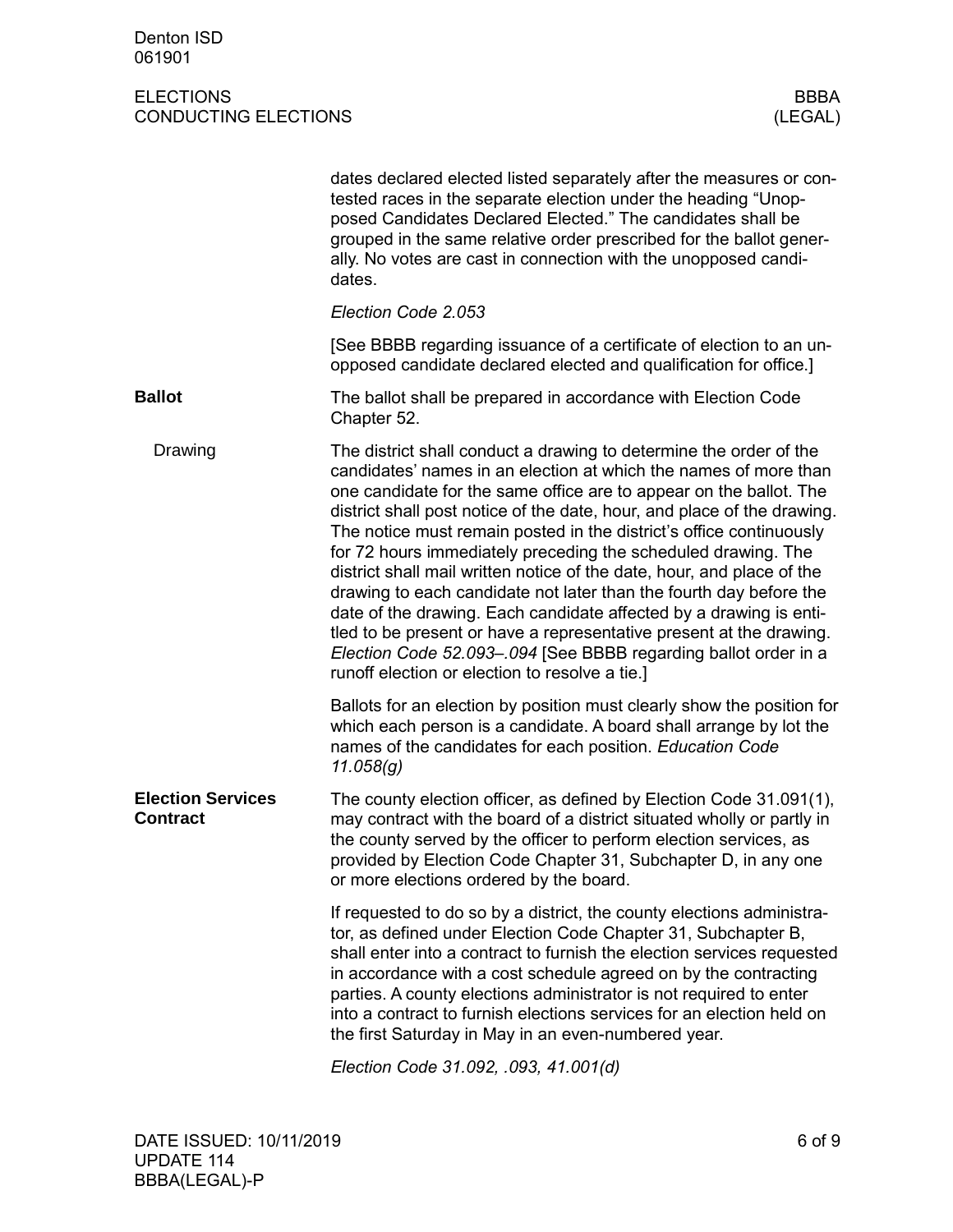| Denton ISD<br>061901                            |                                                                                                                                                                                                                                                                                                                                                                                                                              |
|-------------------------------------------------|------------------------------------------------------------------------------------------------------------------------------------------------------------------------------------------------------------------------------------------------------------------------------------------------------------------------------------------------------------------------------------------------------------------------------|
| <b>ELECTIONS</b><br><b>CONDUCTING ELECTIONS</b> | <b>BBBA</b><br>(LEGAL)                                                                                                                                                                                                                                                                                                                                                                                                       |
| <b>Election Judges and</b><br><b>Clerks</b>     | By written order, a board shall appoint a presiding election judge<br>and an alternate presiding judge for each election precinct in which<br>an election is held. A board shall prescribe the maximum number of<br>clerks that each presiding judge may appoint for each election. The<br>judges and clerks shall be selected and serve in accordance with<br>Election Code Chapter 32. Election Code 32.001(a), .008, .033 |
| <b>Polling Places</b>                           | A board shall designate polling places for election day and early<br>voting. Each polling place shall be accessible to and usable by the<br>elderly and persons with physical disabilities. Election Code<br>43.004, .034, Ch. 85 (early voting by personal appearance)                                                                                                                                                      |
|                                                 | In an election held on the November uniform election date, a dis-<br>trict shall use the regular county election precincts. The district<br>shall designate as the polling places for the election the regular<br>county polling places in the county election precincts that contain<br>territory from the district. Election Code 42.002(a)(5), .0621,<br>43.004(b)                                                        |
| Electioneering                                  | A person commits an offense if, during the voting period and within<br>100 feet of an outside door through which a voter may enter the<br>building in which a polling place is located, the person loiters or<br>electioneers for or against any candidate, measure, or political<br>party.                                                                                                                                  |
|                                                 | A district that owns or controls a public building being used as a<br>polling place or early voting polling place may not, at any time dur-<br>ing the voting period or early voting period, as applicable, prohibit<br>electioneering on the building's premises outside of the area de-<br>scribed above, but may enact reasonable regulations concerning<br>the time, place, and manner of electioneering.                |
| <b>Definitions</b>                              | "Electioneering" includes the posting, use, or distribution of political<br>signs or literature. The term does not include the distribution of a<br>notice of a party convention authorized under Election Code<br>172.1114.                                                                                                                                                                                                 |
|                                                 | "Voting period" means the period beginning when the polls open for<br>voting and ending when the polls close or the last voter has voted,<br>whichever is later.                                                                                                                                                                                                                                                             |
|                                                 | "Early voting period" means the period prescribed by Election Code<br>85.001.                                                                                                                                                                                                                                                                                                                                                |
|                                                 | Election Code 61.003, 85.036                                                                                                                                                                                                                                                                                                                                                                                                 |
| <b>Early Voting</b>                             | In each election, early voting shall be conducted by personal ap-<br>pearance at an early voting polling place and by mail, in accord-<br>ance with Election Code Title 7, Chapters 81-114. Election Code<br>81.001                                                                                                                                                                                                          |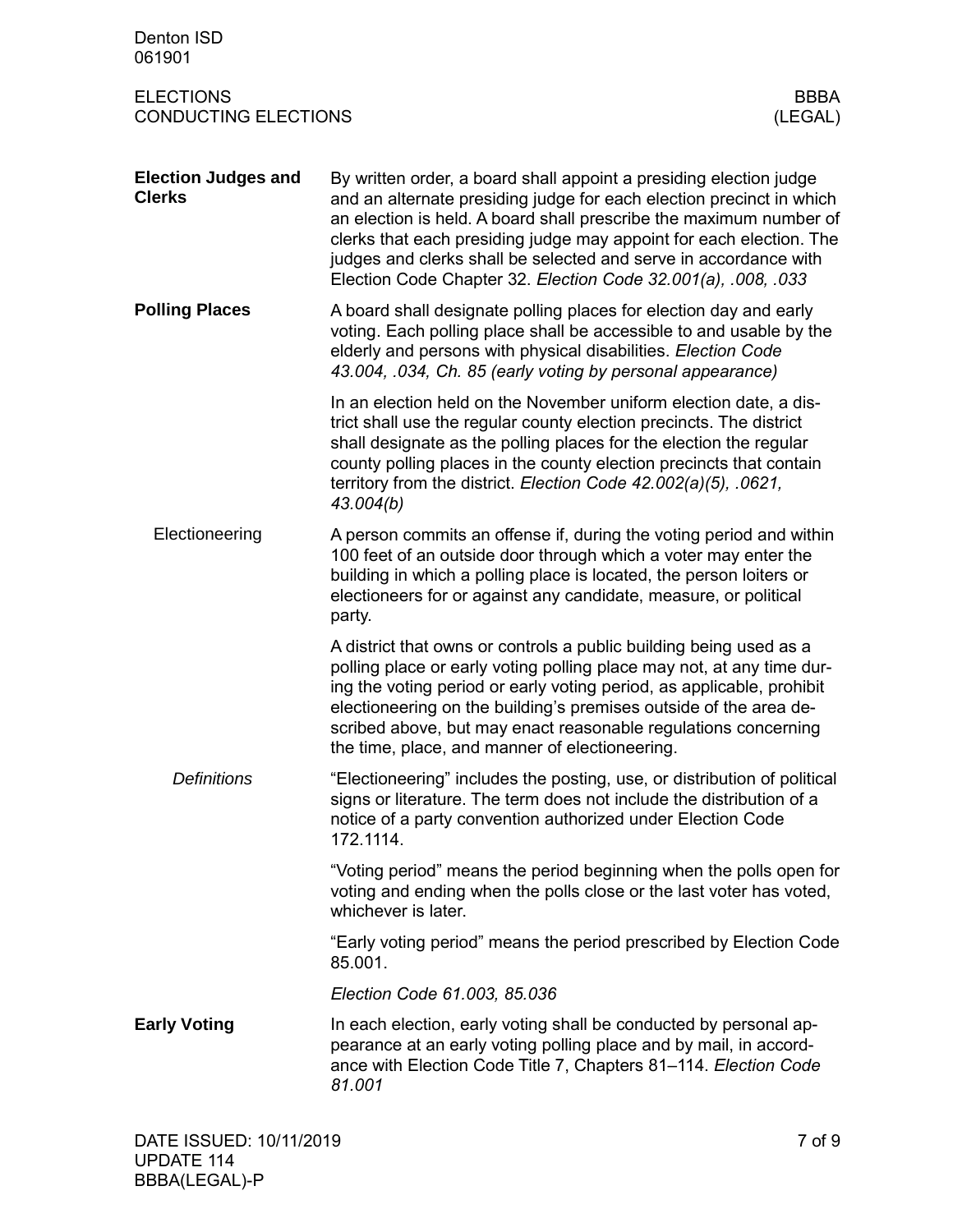| November Early<br><b>Voting Polling</b><br>Places | In an election on the November uniform election date in which the<br>district is not holding a joint election with a county and has not exe-<br>cuted a contract with a county elections officer under which the dis-<br>trict and the county share early voting polling places, the district:                                                                                                                                                                                                                                               |  |  |
|---------------------------------------------------|----------------------------------------------------------------------------------------------------------------------------------------------------------------------------------------------------------------------------------------------------------------------------------------------------------------------------------------------------------------------------------------------------------------------------------------------------------------------------------------------------------------------------------------------|--|--|
|                                                   | 1.<br>Shall designate as an early voting polling place for the elec-<br>tion an eligible county polling place located in the district; and                                                                                                                                                                                                                                                                                                                                                                                                   |  |  |
|                                                   | 2.<br>May not designate as an early voting polling place a location<br>other than an eligible county polling place unless each eligible<br>county polling place located in the district is designated as an<br>early voting polling place by the district.                                                                                                                                                                                                                                                                                   |  |  |
|                                                   | "Eligible county polling place" means an early voting polling place,<br>other than a polling place established under Election Code<br>85.062(e), established by a county.                                                                                                                                                                                                                                                                                                                                                                    |  |  |
|                                                   | Election Code 85.010(a), (a-1), (b)                                                                                                                                                                                                                                                                                                                                                                                                                                                                                                          |  |  |
| <b>Temporary Branch</b><br>Days and Hours         | Early voting by personal appearance at each temporary branch<br>polling place shall be conducted on the days that voting is required<br>to be conducted at the main early voting polling place under Elec-<br>tion Code 85.005 and remain open for at least:                                                                                                                                                                                                                                                                                 |  |  |
|                                                   | 1.<br>Eight hours each day; or                                                                                                                                                                                                                                                                                                                                                                                                                                                                                                               |  |  |
|                                                   | Three hours each day if the city or county clerk does not<br>2.<br>serve as the early voting clerk for the territory holding the<br>election and the territory has fewer than 1,000 registered vot-<br>ers.                                                                                                                                                                                                                                                                                                                                  |  |  |
|                                                   | Election Code 85.064(b)                                                                                                                                                                                                                                                                                                                                                                                                                                                                                                                      |  |  |
| Records<br><b>Branch Daily</b><br>Register        | The early voting clerk shall provide, in a downloadable database<br>format, a current copy of the register for posting on the internet<br>website of the district, if the district maintains a website, each day<br>early voting is conducted. At a minimum, the voter registration<br>number for each voter listed in the register must be posted. Elec-<br>tion Code 85.072                                                                                                                                                                |  |  |
| <b>Early Voting</b><br><b>Rosters</b>             | Information on the roster for a person who votes an early voting<br>ballot by personal appearance shall be made available for public<br>inspection as provided below not later than 11 a.m. on the day after<br>the date the information is entered on the roster. Information on the<br>roster for a person who votes an early voting ballot by mail shall be<br>made available for public inspection as provided below not later<br>than 11 a.m. on the day following the day the early voting clerk re-<br>ceives a ballot voted by mail. |  |  |
|                                                   |                                                                                                                                                                                                                                                                                                                                                                                                                                                                                                                                              |  |  |

The information must be made available: